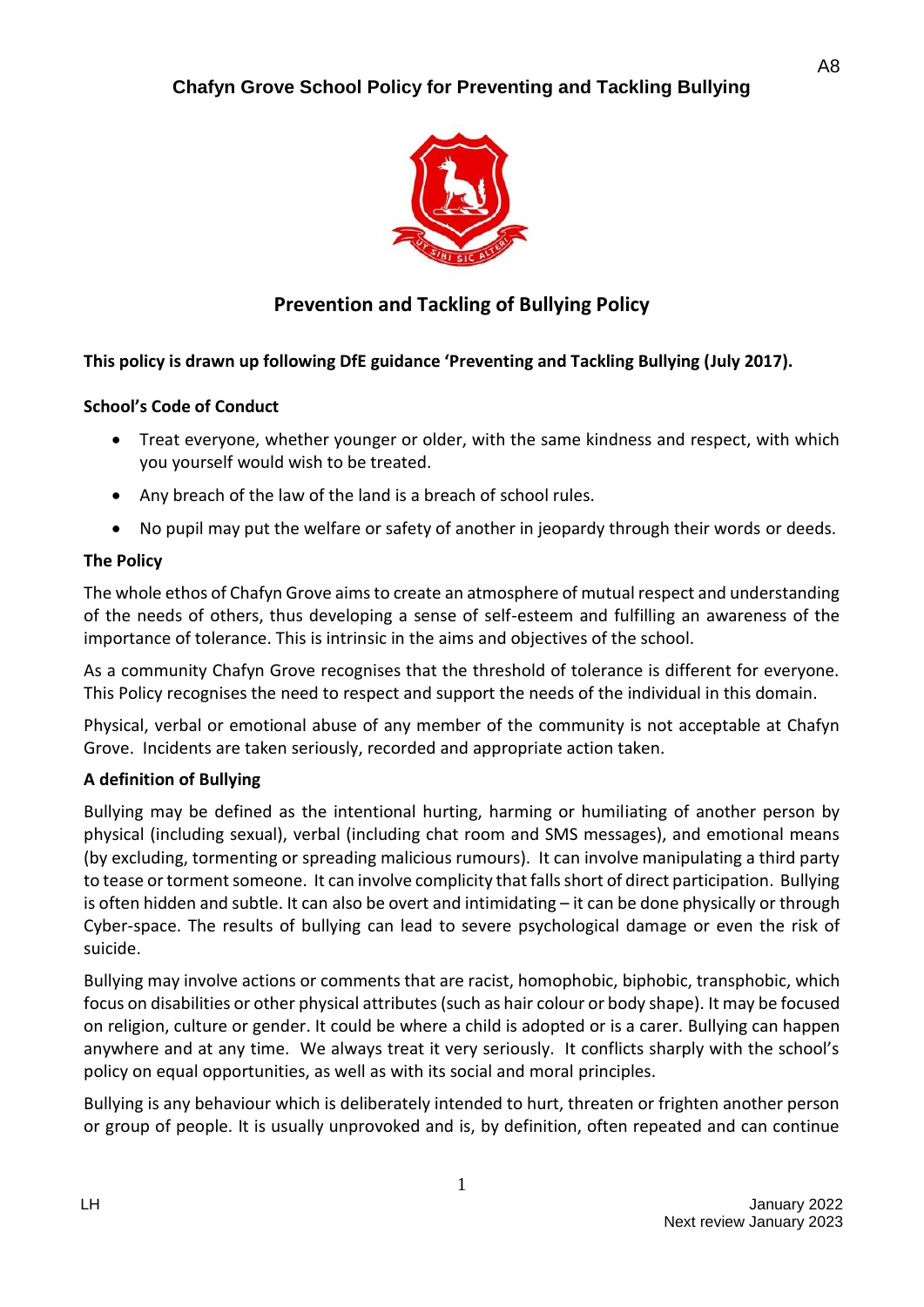for a long period of time. It always reflects an imbalance and abuse of power. Bullying behaviours are aggressive although they may not seem so. These patterns of behaviour damage self-esteem both in the aggressor and the victim.

All people have the potential to bully others or to be bullied. Bullies are often highly socially competent people, who may provide plausible explanations for their conduct.

Bullying can be carried out by an individual or within the context of a group of people, where individuals have different status, with one being the leader. It is likely that the leader will be quite able and articulate. Repeated teasing should be viewed as bullying. It is, however, not bullying when two young people of about the same size and strength have the odd fight or quarrel. Although this kind of behaviour is not bullying it will still be taken seriously by the school.

At Chafyn your child will be taught that bullying:

- Goes on for a while, or happens regularly (a repeated act).
- Is deliberate. The person (or persons) want to hurt, humiliate or harm.
- Involves someone (or some people) who are stronger in some way than the person being bullied.

They will learn that bullying is not:

- A one-off fight or argument.
- A friend sometimes being unkind.
- An argument with a friend.

### **Signs of bullying**

Changes in behaviour that may indicate that a pupil is being bullied include:

- Unwillingness to return to school
- Displays of excessive anxiety, becoming withdrawn or unusually quiet
- Failure to produce work, or producing unusually bad work, or work that appears to have been copied, interfered with or spoilt by others
- Books, bags and other belongings suddenly go missing, or are damaged
- Change to established habits (e.g. giving up music lessons, change to accent or vocabulary)
- Diminished levels of self confidence
- Frequent visits to the Sick Bay with symptoms such as stomach pains, headaches
- Unexplained cuts and bruises
- Frequent absence, erratic attendance, late arrival to class
- Choosing the company of adults
- Displaying repressed body language and poor eye contact
- Difficulty in sleeping, experiences nightmares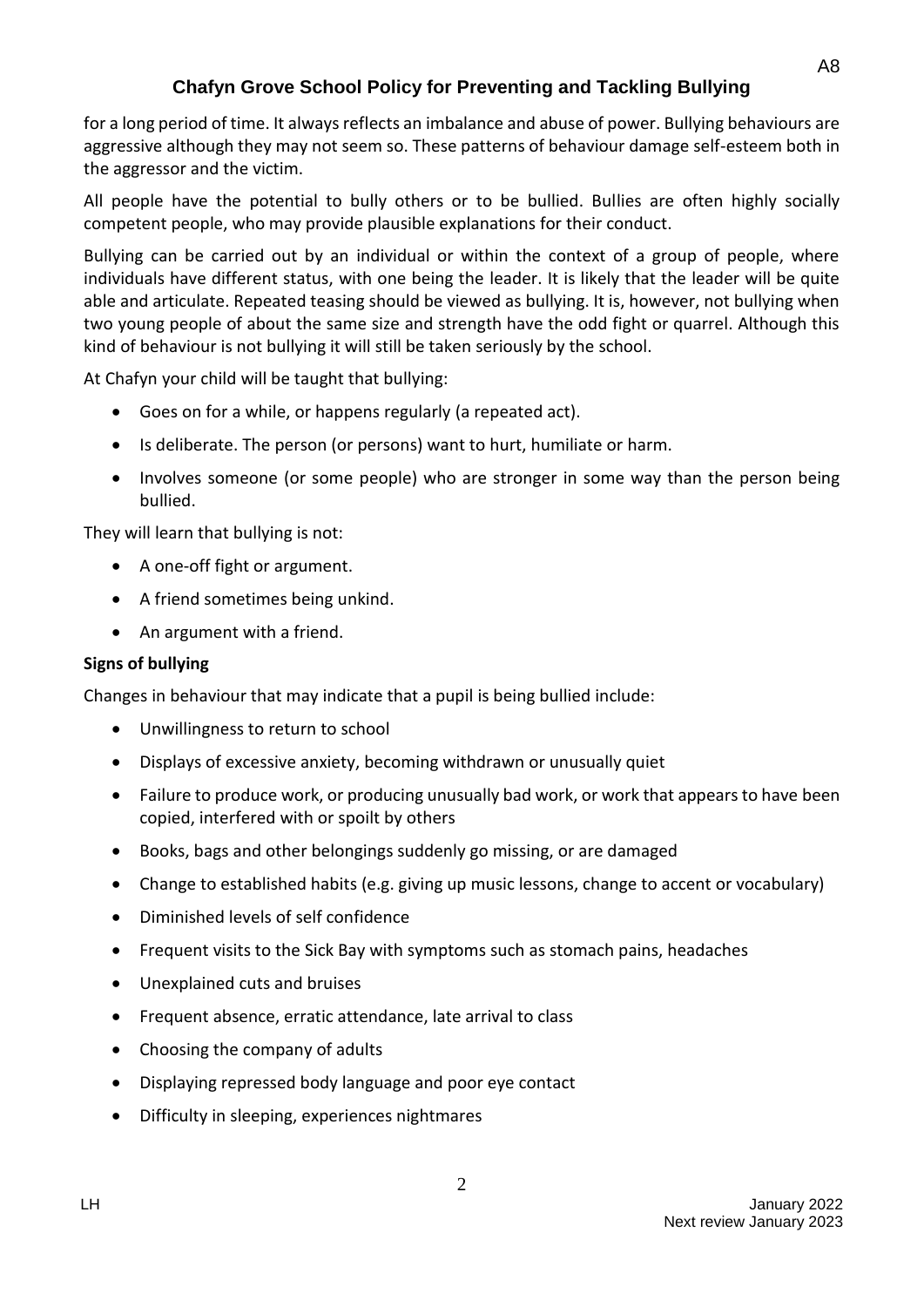• Talking of suicide or running away

Although there may be other causes for some of the above symptoms, a repetition of, or a combination of these possible signs of bullying should be investigated by parents and teachers.

## **Preventative Measures**

We take the following preventative measures:

- We use appropriate Assemblies to explain the school policy on bullying. Our PSHEE (Personal, Social, Health and Economic Education) programme is structured to give pupils an awareness of their social and moral responsibilities as they progress through the school. The programme is structured to enforce the message about community involvement and taking care of each other.
- We discuss the anti bullying policy, as set out in the pupil planners, at the start of every academic year, as part of the tutorial programme and at other times during the year during PSHEE sessions.
- Other lessons, particularly RS, English and Drama highlight the issue of bullying and reinforce this message by teaching moral and spiritual values that show bullying to be unacceptable and by developing social skills.
- We encourage our Eights leaders to offer support and assistance to younger and to vulnerable pupils if they suspect they may be being bullied. They are expected to share any concerns with an appropriate adult/teacher.
- Mini 8s (vertical tutoring) sessions allow children across different age groups to support each other, and opportunities to discuss bullying issues.
- Chafyn Champs allow older children to take some responsibility for younger groups and form strong positive relationships.
- All our pupils are encouraged to tell a member of staff at once if they know that bullying is taking place.
- Staff are always on duty at times when pupils are not in class and patrol the school site, particularly areas where bullying might occur, such as the changing rooms. Pupils are supervised when changing before and after games sessions and activities. Staff are alert to inappropriate language or behaviour.
- At CGS where there is reasonable cause to suspect that a child is suffering, or likely to suffer significant harm through a bullying incident, this becomes a safeguarding issue and the Designated Safeguarding Lead will treat it as such. Where bullying outside school is reported to a member of CGS staff, it will be investigated and acted on.

## **Staff Awareness**

• Staff have received training so they understand the principles of the school policy, their legal responsibilities and what action is needed to resolve and prevent problems of bullying. Staff refer to the information in the pupil planners regularly with their tutees and are aware of the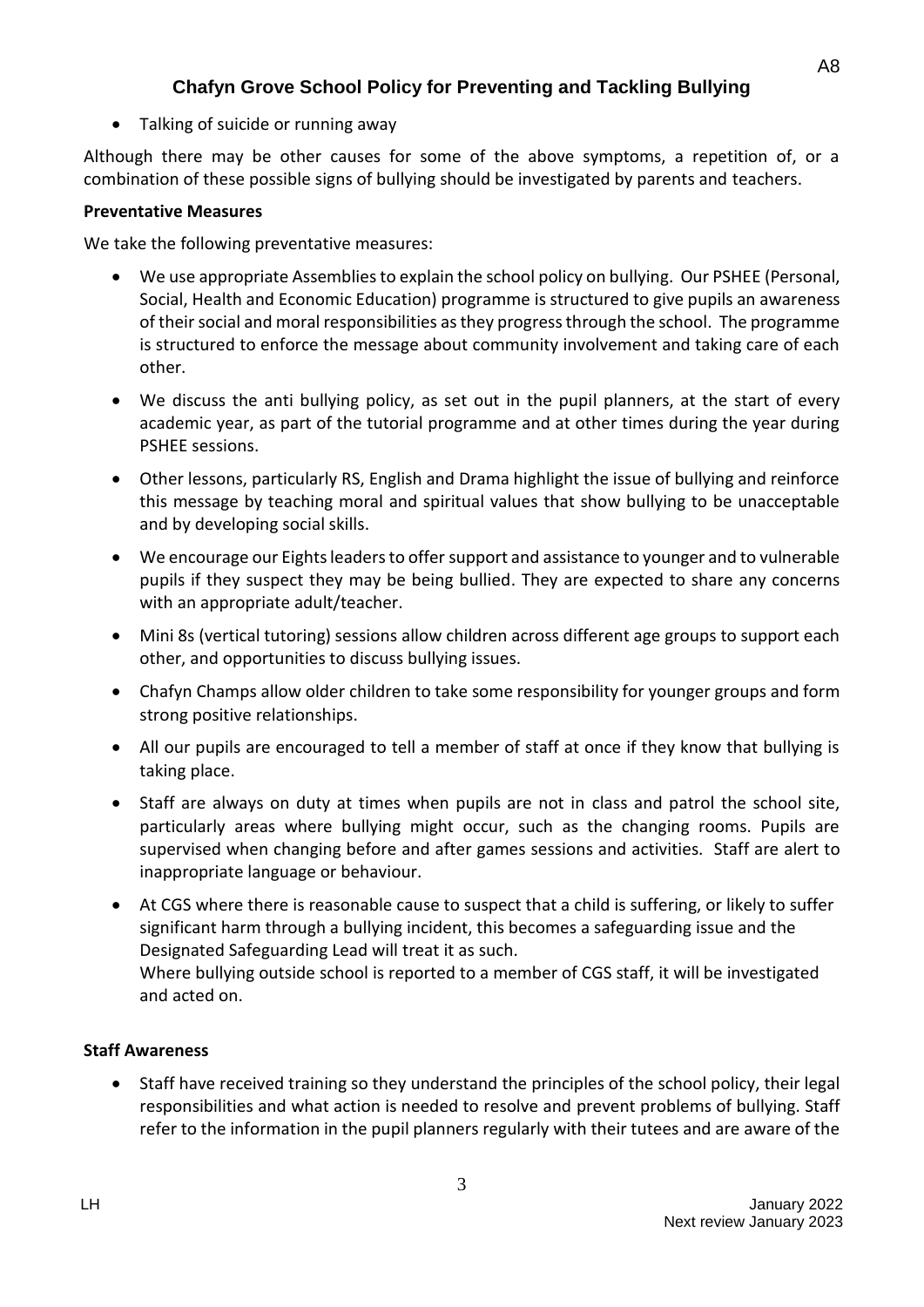support structure within the school which helps bullying to be tackled. Pastoral issues are discussed regularly and there is a clear chain of command and pastoral structure in place.

### **Our response**

- All reported incidents are recorded and investigated at once. We always monitor reported incidents and the Pastoral Deputy Head notices if there is a pattern or common element to any pupil incidents or upsets. Any complaints are recorded in a single central register with the Pastoral Deputy.
- We have a strong and experienced pastoral team of Tutors, Pastoral leaders, and House Parents who support the Pastoral Deputy Head and are trained in handling any incidents as an immediate priority, and are alert to possible signs of bullying. All members of our teaching staff have received INSET in bullying prevention and response.
- Our pastoral team gives support and guidance to other staff on handling and reporting incidents, and on the follow-up work with both victims and bullies.
- Parents are involved both by being encouraged to read advice in the planner and if there are any specific concerns involving their child.
- A member of our pastoral team may refer a pupil to our School Counsellor (Jane McNeil), an ELSA (Emotional Literacy Support assistant) or another specialist agency, if they feel extra support may be needed. Chafyn has recently trained up our own ELSA. Parents would always be consulted.

### **Procedures where bullying has been reported:**

If an incident of bullying is reported, the following procedures are adopted:

- The member of staff to whom it was reported or who first discovers the situation, will control the situation, reassure and support the pupils involved.
- He/she will inform an appropriate member of the pastoral team as soon as possible.
- The member of staff will calmly explain the range of disciplinary measures that are potentially involved.
- The victim will be interviewed on his/her own and asked to write an account of events (or the staff member will write the account but ask victim to read it to ensure accuracy)
- The bully, together with all others who were involved, will be interviewed individually and asked to write an immediate account of events (or the staff member will write the account but ask victim to read it to ensure accuracy)
- The incident should be recorded in order to evaluate the effectiveness of the approach we adopt and to enable patterns to be identified.
- All tutors of children involved, and houseparents (if applicable) should be informed. In serious incidents, the headmaster should be informed.
- The victim will be interviewed at a later stage by a member of the pastoral team, separately from the alleged perpetrator. It will be made clear to him/her why revenge is inappropriate. He/she will be offered support to develop a strategy to help him or herself. Restorative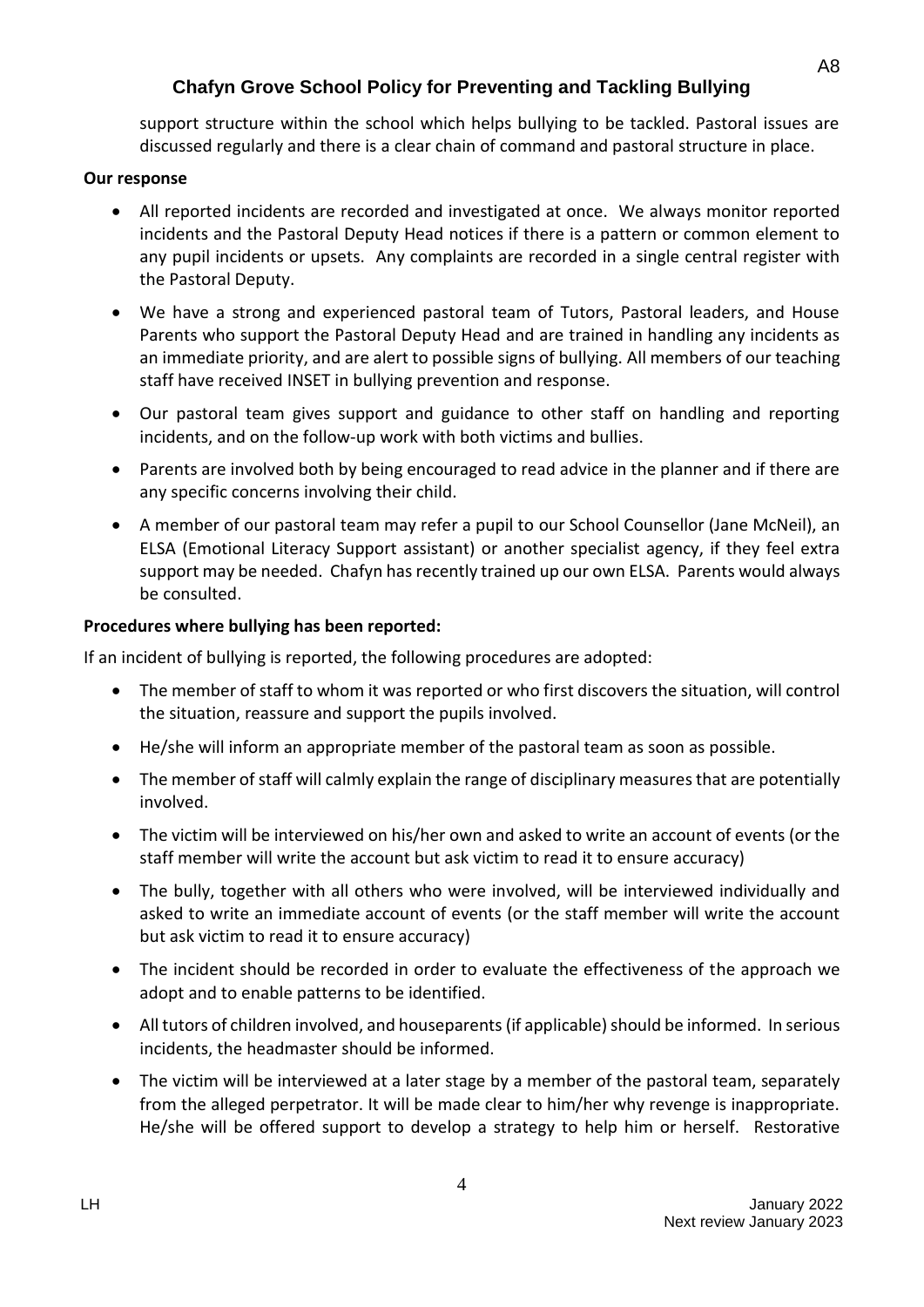Justice may be used to help the victim and the alleged bully start to rebuild a positive relationship.

- The alleged bully will be interviewed at a later stage by a member of the pastoral team, separately from the victim, and it will be made clear why his/her behaviour was inappropriate and caused distress. He/she will be offered guidance on modifying his or her behaviour, together with any appropriate disciplinary sanctions.
- The parents/guardians of all parties should be informed and invited into school to discuss the matter. Their support should be sought.
- A way forward, including disciplinary sanctions and counselling, should be agreed.

This should recognise that suitable support is needed both for children who are being bullied and for pupils who bully others, as well as dealing with appropriate disciplinary measures. The Pastoral Deputy has received 'Restorative Justice' training, and this may be used if the victim agrees.

- A meeting involving all the parties, with close staff supervision, could be helpful in developing a strategy for all concerned to close the episode.
- A monitoring and review strategy will be put in place.
- In very serious cases and only after the Headmaster has been involved, it may be necessary to make a report to the Police or to the Social Services. However, it is the policy of Chafyn Grove School to attempt to resolve such issues internally under the school's own disciplinary procedures, unless the matter is of such gravity that a criminal prosecution is likely.

### **Nursery/Reception Aged Children**

In some cases very young children may be unable to write or read an account of a bullying incident. In such cases an adult known to the child will record the account and read it through with them, checking their understanding of the account. The adult should be someone who knows the child well and someone with whom the child is familiar. This will help to ensure there is a coherent and well documented account.

### **Boarding**

- In the Boarding House, there are strong teams of tutors supporting the Head of Boarding and the Matrons, who act *in loco parentis.* The informal house environment is important in reinforcing a pupil's standards and values, providing the opportunity for friendly, informal discussion of matters of concern to the individual pupil outside the formal classroom. We encourage close contact between the Houseparents and parents/guardians, and would always make contact if they were worried about a pupil's well-being.
- Our Matrons' Department and boarding house display advice on where pupils can seek help, including details of confidential help lines and web sites connecting to external specialists, such as Childline, Kidscape, Get Connected, Samaritans. We also have an independent Listener. Their contact information is in every dorm.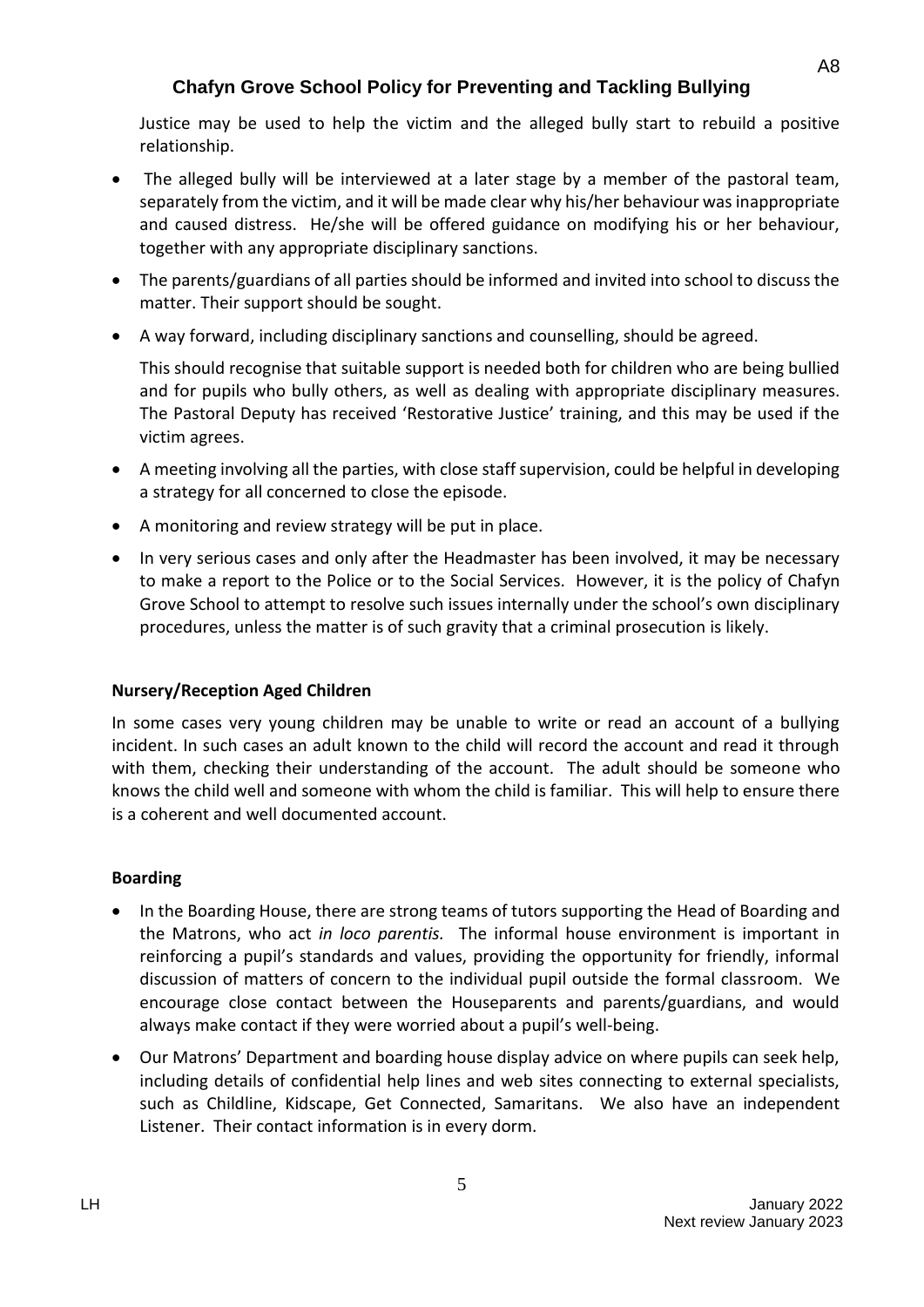- All pupils have access to a telephone helpline, enabling them to call for support in private.
- We encourage older pupils to offer support to the younger boarders. Specifically we have a Y8 Head of House, who is voted for by the children and may be the first port of call. We also use the Chafyn Champs and Mini 8s systems for this.
- We have never allowed any initiation ceremonies designed to cause pain anxiety or humiliation.
- We reserve the right to investigate incidents that take place outside school hours, on school visits and trips and that occur in the vicinity of the school, involving our pupils
- We welcome feedback from parents and guardians on the effectiveness of our preventative measures.

**Our Behaviour and Discipline Policy** outlines what is expected in terms of pupil behaviour. Bullying is unacceptable and would be likely to enter a child at level 4 of the disciplinary scale (See Behaviour and Discipline policy). Bullying will not go unpunished and could lead to exclusion if the matter was serious or persistent.

### **Cyber bullying: A definition**

Mr Bill Belsey, the creator of the web site: <http://www.cyberbullying.org/> defined this unpleasant phenomenon in the following terms:

"Cyberbullying involves the use of information and communication technologies to support deliberate, repeated, and hostile behaviour by an individual or group that is intended to harm others."

Cyberbullying can involve Social Networking Sites, like Snapchat, Instagram and Myspace, emails and mobile phones, used for SMS messages and as cameras.

#### **Cyber bullying Preventative measures**

In addition to the preventative measures described above, Chafyn Grove:

- Aims to teach our pupils how to keep themselves from harm when using technologies as well as offering them protection when they are in school.
- Expects all pupils to adhere to its charter for the safe use of the internet. Certain sites are blocked by our filtering system and our IT Department monitors pupils' use.
- Pupils sign an agreement which is countersigned by parents, agreeing to the terms of use of our IT Department, which is in the pupil planner.
- All traffic on our computer system is monitored by Securus and any violations are reported to the Pastoral Deputy Head and the DSL, who follow them up with the pupil concerned.
- May impose sanctions for the misuse, or attempted misuse of the internet.
- Issues all pupils with their own personal school email address. Access to webmail such as "hotmail" is not allowed.
- Adheres to the BECTA guidelines regarding E-teaching and the internet.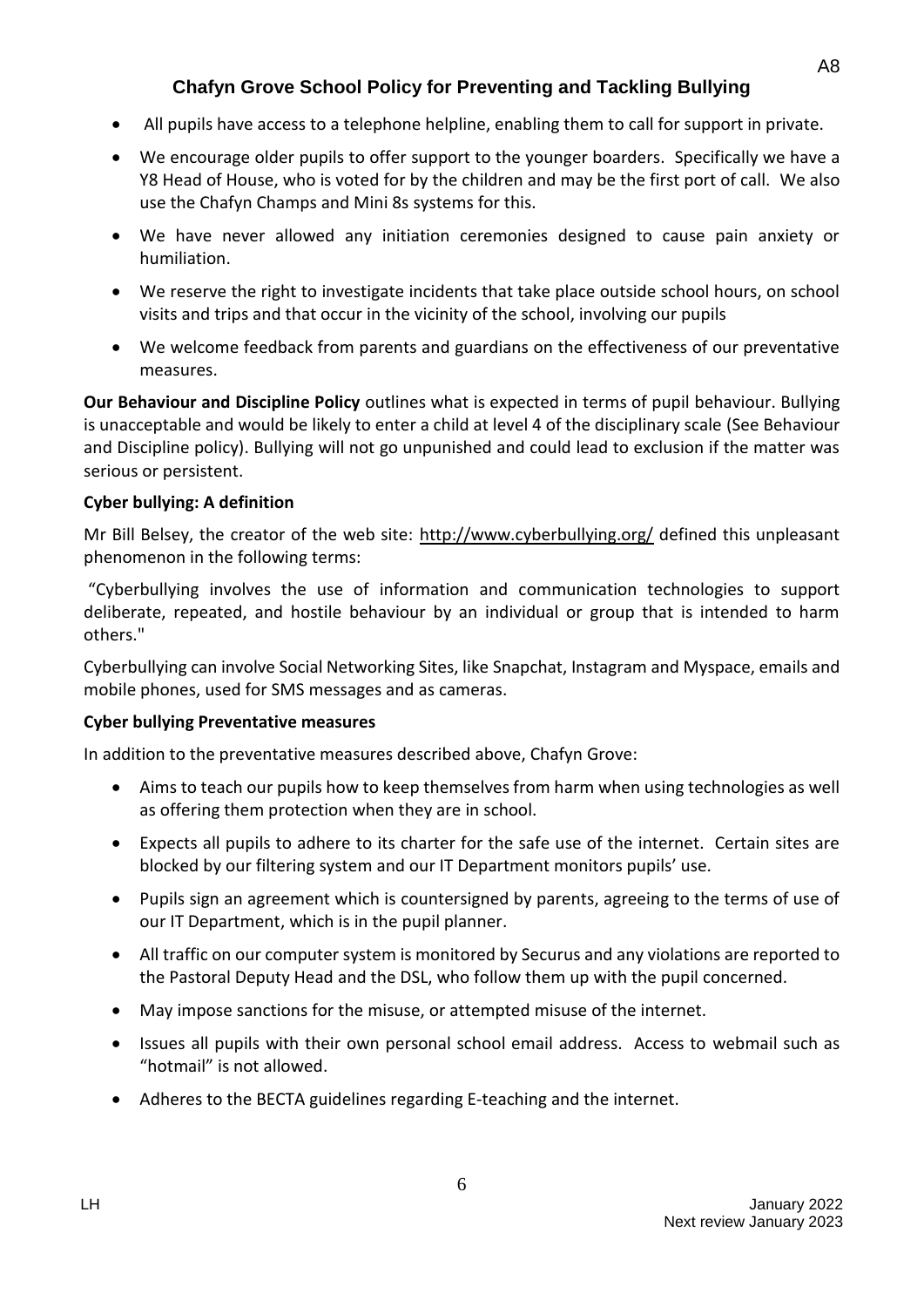- Offers guidance on the safe use of social networking sites and cyberbullying in PSHE lessons, which covers "privacy settings" and blocking and removing contacts from "buddy lists."
- Offers age appropriate advice about grooming, internet sites containing violent or adult content and the dangers of sharing personal information or pictures.
- Offers guidance on keeping names, addresses, passwords, mobile phone numbers and other personal details safe.
- Mobile phones are not permitted in school except for in specific circumstances. Parents would need to ask permission.
- The use of cameras on mobile phones is not allowed in washing and changing areas, or in the dorms.

### **Sanctions**

### **As a school we reserve the right to confiscate any gadget which is being used inappropriately or at times when they are not permitted.**

### **Response to any breach of e safety**

In accordance with advice from government agencies, we would follow the procedure in a response to finding inappropriate images on a mobile phone. (see Appendix A.)

#### **Procedures**

### **Guidelines for action should bullying occur. These guidelines are discussed in tutorials at least annually.**

#### **Pupils:**

Chafyn Grove provides a number of people with whom a pupil can share a problem. Each main school classroom displays a chart listing all those who are ready to listen and who are familiar to the pupils. A list also contains names of outside agencies to which pupils might go if they prefer. Pupils should be encouraged to:

- Talk to any adult they wish.
- Talk to one of the Eights Leaders who will ensure that the right help is sought.
- Be confident that action will be taken to stop the bullying.
- Be confident in their own self-worth and value to the community.
- Be a good friend, above all when it is known that someone is unhappy or lonely and remember to include everyone in class and in the boarding house, especially where sharing activities or group work are concerned.

Pupils are encouraged to follow these guidelines.

### **The children told that if they are being bullied the following responses should help**

- Explain to the bully that her words/actions are upsetting; they may not be aware of this. However, if the bullying continues try not to show your feelings.
- Walk away quickly and confidently, even if you don't feel that way inside.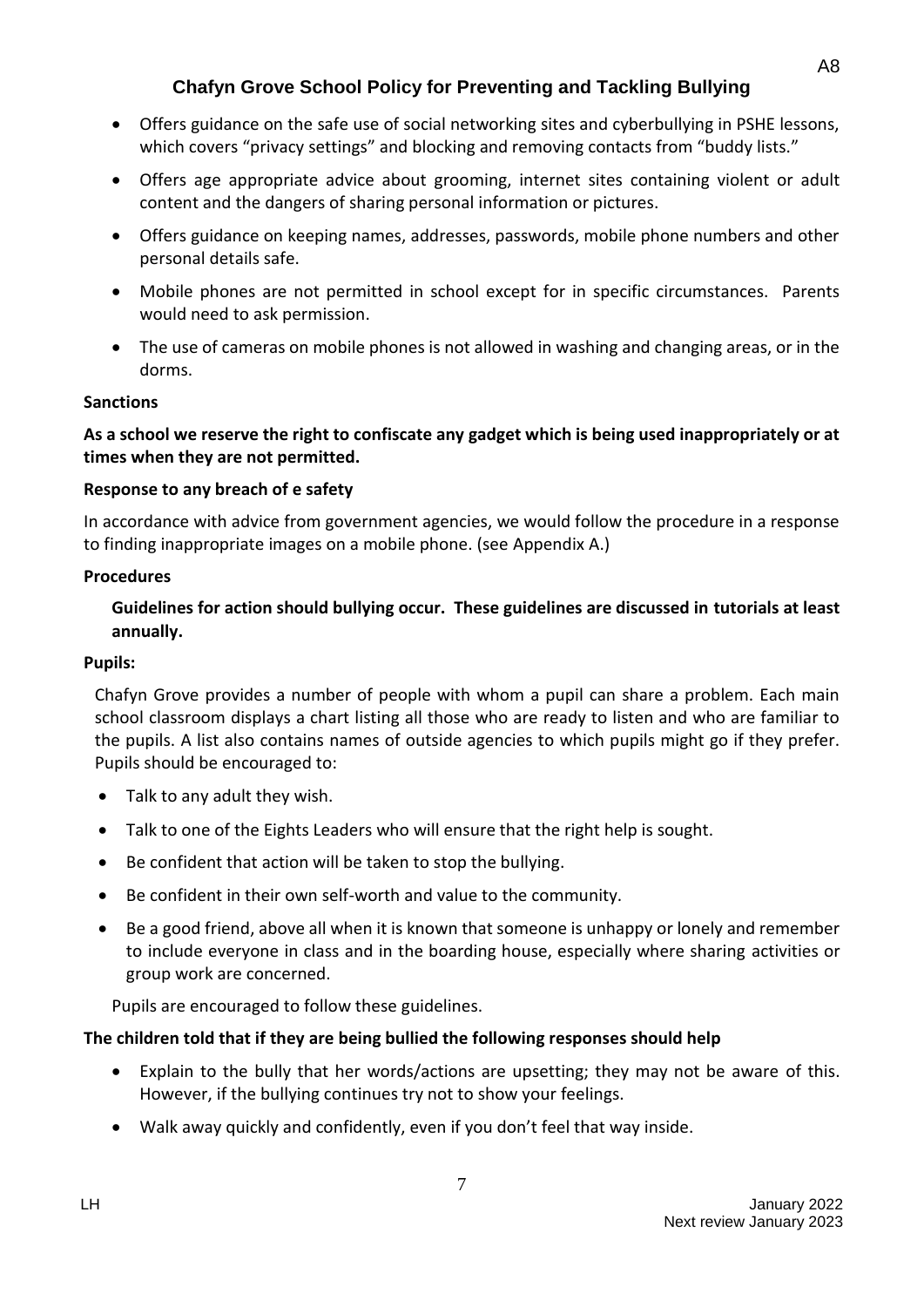- If you are different in any way, be proud of it  $-$  it's good to be an individual.
- The bully will not stop if they think they can get away with such behaviour. Discuss the problem with your friends and if you think it is serious tell a member of staff or ask your friends to tell a member of staff on your behalf.

## **They are also taught that they can help to stop bullying…**

- If the pupil being bullied is in any danger, fetch help. If they aren't, remain with them; your presence may ease the situation.
- Show that you and your friends disapprove.
- Give sympathy and support to other pupils who may be bullied. You would like them to do the same for you.
- Be careful about teasing or making personal remarks. If you think they might not find your comments funny don't say them.
- If you know of serious bullying tell someone. The victim may be too scared or lonely to tell.

### **Parental involvement**

Problem solving approaches to bullying that are school based alone may not always work without the support of the parents. The involvement of parents has been found to be effective in deterring persistent bullying. Parents need to show their children ways of dealing with difficult situations without using violence or aggression. Chafyn Grove believes that making parents aware that their child has been involved in bullying demonstrates the fact that the school takes seriously this matter and seeks to change such patterns of behaviour.

### **Parents: If your child is being bullied**

Parents along with peers will probably be the first to hear of a bullying incident. They should not dismiss it. Parents should contact their child's Housemaster, Tutor, Head of Year or Pastoral Deputy Head if they are worried. It is essential to stay calm, supportive and find out the facts of the situation. Reassurance will be needed in order to persuade your child that they have done the right thing by telling you. You may find it helpful to have the following checklist at your side to ensure that correct information is passed to school.

- Who was involved?
- Where did it take place?
- How often?
- Why did it take place?
- What form did the bullying take?

When you inform the school of these details you will want to ask what you can do to support the school in the action taken to support your child. You will also want to make a note of the suggested strategy the school intends to take. Stay in touch with the school so that they can be kept informed of how things are improving and to establish further contact if necessary.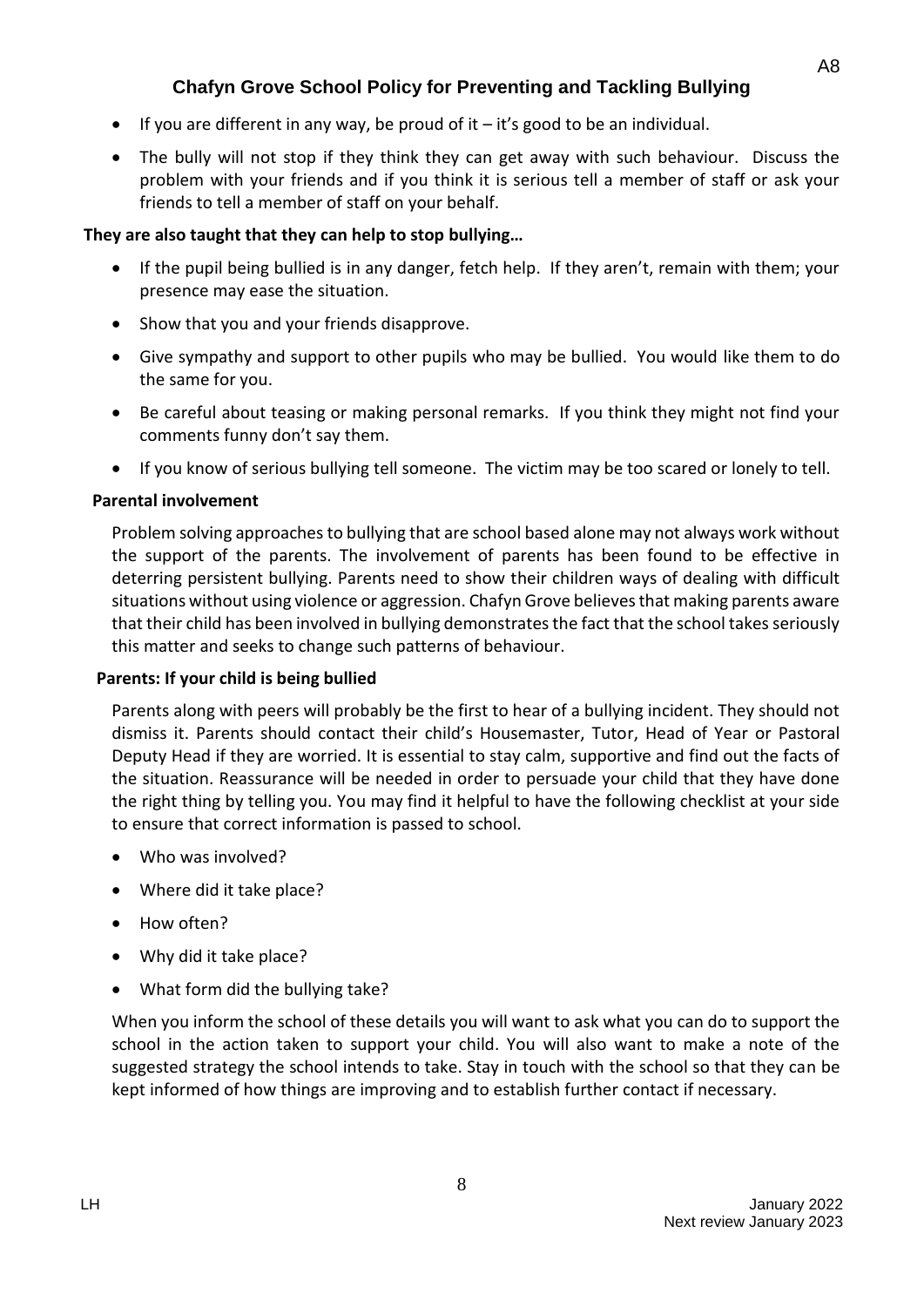### **If your child is involved in bullying.**

It is important to work with the school to modify the patterns of behaviour which are causing your child to bully. It is helpful to recognise some of the reasons why pupils behave in this way from time to time.

Children sometimes bully others because:

- They are not aware of how hurtful it is.
- They are copying the behaviour of older siblings or people they admire.
- They have a temporary difficulty integrating in their peer group.
- They are bullying others because of encouragement from friends.
- They are going through a difficult time personally and need help.
- They have not yet learnt satisfactory ways for making firm friendships.

### **To stop your child from bullying others.**

- Talk with your child and help them to understand that what they are doing is unacceptable as it makes other pupils unhappy.
- Discourage other members of the family from using aggressive behaviour in order to get what they want.
- Suggest ways of joining in activities with other pupils without bullying.
- Liaise with the school: Housemaster, Tutor, Pastoral Deputy Head or Headmaster.
- Make time to have regular chats about how things are going at school.
- Check that your child has identified an adult at school to whom they can go if they have a problem or a worry of any kind.

### **If your child is being bullied by a member of staff.**

The child should confide in an adult at the school. There are posters displayed around the school giving suggestions of who a pupil can talk to. Any allegations or fears expressed will be taken seriously and investigated.

### **If you are not satisfied that the matter has been dealt with.**

Families who feel that their worries and concerns have not been addressed appropriately might like to consider the following steps:

Make an appointment to discuss the matter with the Headmaster, keeping a record of the meeting.

If you do not feel that your complaint has been dealt with appropriately at this stage, you should follow the complaints procedure, laid out in our Complaints Policy.

### **Staff Guidance**

• Tutorials and PSHE sessions are used as a forum in which to discuss relationships, bullying and ways of handling difficult situations.